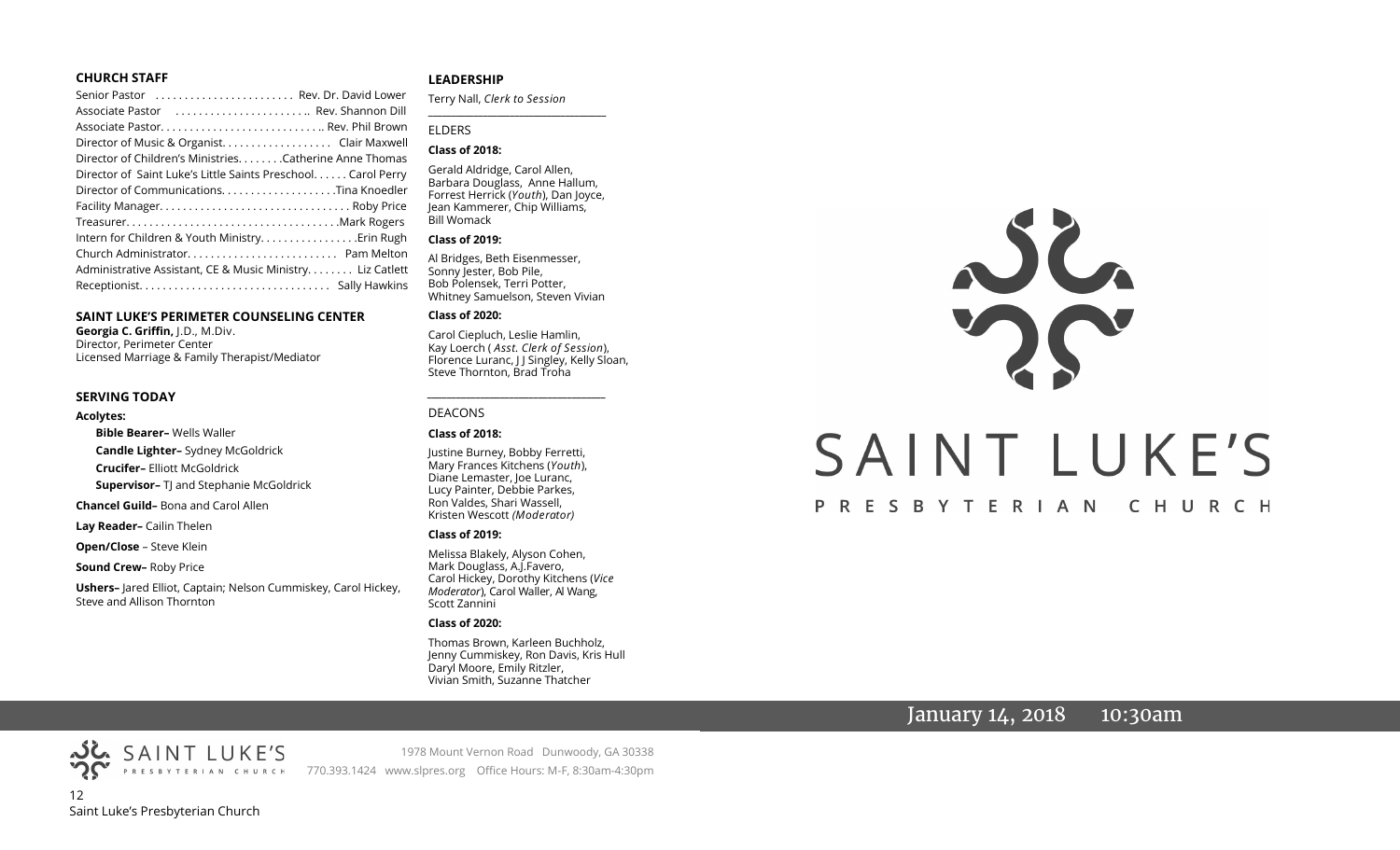

1978 Mount Vernon Road • Dunwoody, Georgia 30338 770.393.1424 • www.slpres.org

# **January 14, 2018**

Second Sunday after Epiphany

#### **Liturgical Color:** Green

*Liturgical colors can orient us to the season of the church year and help to engage the sense of sight in worship. Green is used for time periods marked as Ordinary time; Ordinary time is time not marked by a specific festival or season.*

#### **SUNDAY SCHEDULE**

8:30am Chapel Communion Service 9:30am Sunday School 10:30am Sanctuary Worship Service

*Nursery available at all services and Sunday School.* 

#### MISSION

Responding to God's call and empowered by the Holy Spirit, we invite all to join us in knowing, serving, and sharing Jesus Christ here and around the world.

#### VISION

To be a beacon of faith, hope, and love– every member an active disciple in Christ's ministry.

## **WELCOME, GUESTS!**

We are delighted you are worshipping with us.

**DURING** the Welcome, please print the requested information on the Friendship Pad and pass the Friendship Pad down the pew.

**AFTER** the worship service, please join us outside the Sanctuary where our Pastors or a church officer will be available to answer questions and provide you with a loaf of freshly-baked bread.

**FOR MORE** information about our programs, ministries or membership, please contact one of our Pastors at 770.393.1424, or visit our website: slpres.org.

# **THAT ALL MAY WORSHIP**

 $\mathcal{D}_{\mathrm{r}}$ **ASSISTIVE** A hearing loop is accessible by switching hearing aids to T-coil. Also, large print hymnals and back cushions are available. Please contact an usher for further assistance.

**CHILDREN** are a precious part of our church family, and we welcome them in worship. Worship notebooks and lacing crosses are available on the back ledges of the sanctuary for preschool and elementary ages. Each week, children are invited to walk up for an age-appropriate message during "Tell Us Our Story." and younger). After that time, they may remain in worship, go to Faithful Friends (K-2nd) or go to child care (PreK and younger). 2011 11

#### **HAPPY NEW YEAR TARTAN TROT**

**SPONSORS** — Let us know if you have any questions and thank you so much for supporting the race! Rebecca Strickland and Laura Singley, Tartan Trot Sponsorship

**1) REGISTER FOR THE RACE** — Use your complimentary race registrations! It's a perk of being a Sponsor. Use them yourself or give them away. Register NOW to guarantee a race t-shirt. Here is the registration link: [http://slpres.org/serve/tartan](http://slpres.org/serve/tartan-trot/tartan-trot-sponsor-runner-registration/)-trot/tartan-trotsponsor-runner-[registration/.](http://slpres.org/serve/tartan-trot/tartan-trot-sponsor-runner-registration/)

**2) PAY YOUR PLEDGE** — Drop a check off in the collection plate or the church office. Be sure to write "Tartan Trot 2018" in the memo line. Prefer to use your card on file at the church? No Problem! Simply send an email [\(laurasingley@att.net\).](mailto:laurasingley@att.net)

**3) MEASURE UP** - Tell us your t-shirt size [\(laurasingley@att.net\),](mailto:laurasingley@att.net) so you can sport your Tartan Trot gear around town.

#### **SAINT LUKE'S ADMINSTRATIVE OFFICES** —

Please note that the church administrative offices will be closed on Monday, January 15 in observance of MLK Day.

**CHILLY? CHILI!** Adults are invited to the home of Mary and Billy Martin for a Chili Supper on Saturday, January 28, from 6:30pm-9pm, \$7.50/person at the door. Please RSVP on the poster in the church lobby, or please contact Mary Martin at marymckeemartin@gmail.com or Faye Cashwell at faye@cashwellhome.com.

#### **WOMEN'S RETREAT, MARCH 2-4, DILLARD**

**HOUSE** — Registration is now open. Join us for a weekend of fellowship, fun and spiritual growth. Rev. Meredith Loftis will be the guest speaker. Deadline to sign up is January 28. https://tinyurl.com/slpcwomensretreat2018 .

**SAINT LUKE'S FRIENDS** — please sign up for Continental Breakfast slots in 2018. It is a great way to meet new people and share hospitality. The sign up genius link is: <http://www.signupgenius.com/go/> 30e094daeac22aa8-continental.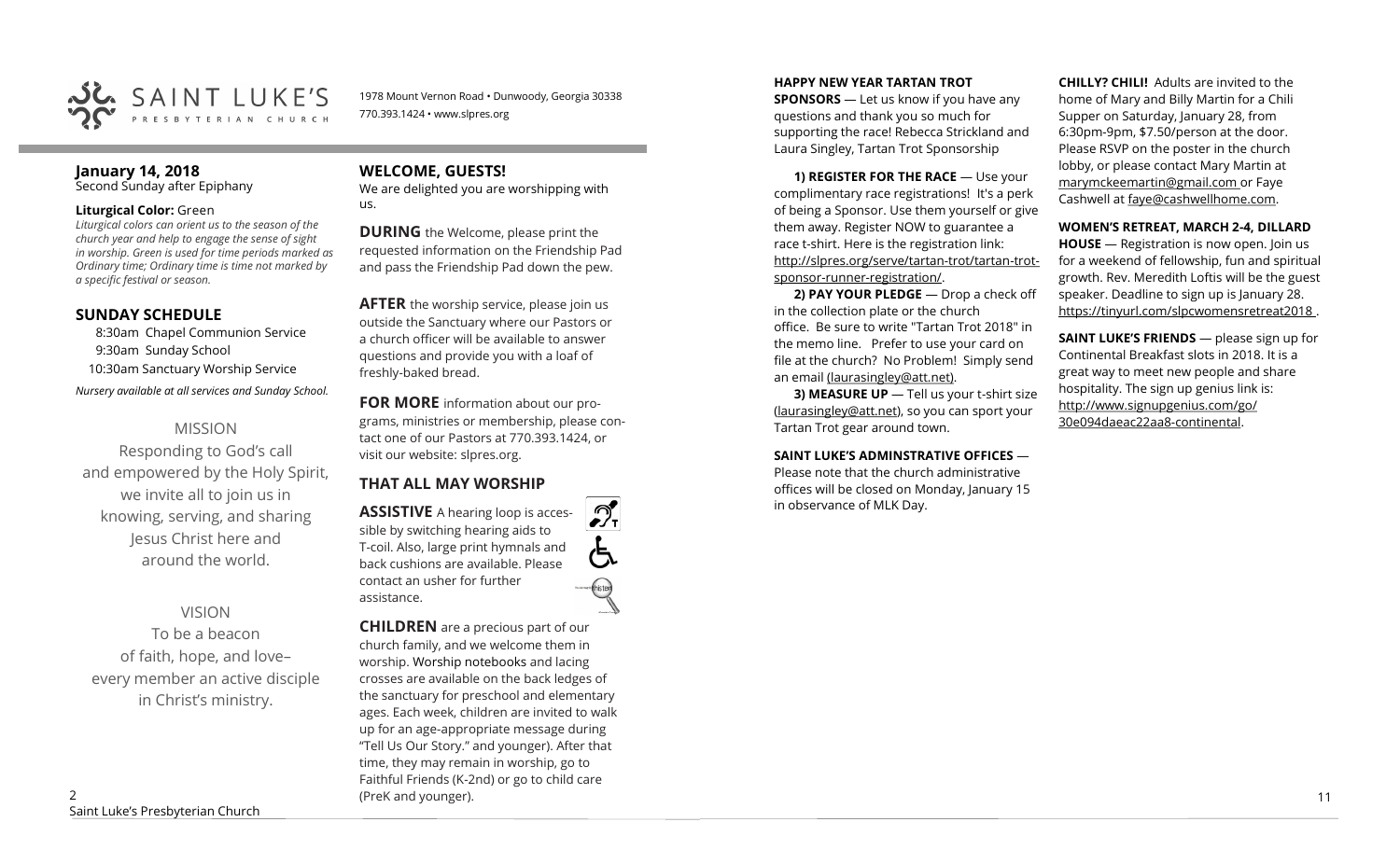# YOUTH MINISTRY

**Phil Brown philbrown@slpres.org / 770.393.1424 ext. 238**   $\_$  ,  $\_$  ,  $\_$  ,  $\_$  ,  $\_$  ,  $\_$  ,  $\_$  ,  $\_$  ,  $\_$  ,  $\_$  ,  $\_$  ,  $\_$  ,  $\_$  ,  $\_$  ,  $\_$  ,  $\_$  ,  $\_$  ,  $\_$  ,  $\_$  ,  $\_$  ,  $\_$  ,  $\_$  ,  $\_$  ,  $\_$  ,  $\_$  ,  $\_$  ,  $\_$  ,  $\_$  ,  $\_$  ,  $\_$  ,  $\_$  ,  $\_$  ,  $\_$  ,  $\_$  ,  $\_$  ,  $\_$  ,  $\_$  ,

#### **HERE'S WHAT'S COMING UP IN YOUTH MINISTRY:**

#### **SUNDAY, JANUARY 14:**

9:30am Sunday School at Church

5pm-6:30pm Middle School at church, Run around church game: Indiana Jones.

7pm-8:30pm High School at Wassell House.

#### **FEAST BEGINS JANUARY 17 AND RUNS THROUGH MARCH 7 (EXCLUDING FEB.14)**

Dinner at 5:45pm and Youth Gathering at 6:25pm.

Youth Gathering at FEAST: Mixed Bag. A fun mix of movies, running, playing, and creating. Every week will be a little different as we take a Sabbath break in the middle of the week.

#### **SATURDAY MORNING TARTAN IN TRAINING:**

Tartan in Training on Saturday, January 20. We need two adults and three-four youth to help with childcare at church. Be at the church by 7:45 am you'll be done by 9am.

#### **BOOT CAMP:**

Try a free boot camp at 9:30am, Saturday, January 20, Great Hall. Bring water and a towel or mat. Kilts are optional. Eye on the pie, people!

#### **CONFIRMATION CLASS:**

For 8th graders, we will begin January 21, 3:30pm-4:30pm. You should have information if you are in the 8th grade. If you are not in the 8th grade and want to participate please let Phil know.

#### **PARENT RETREAT IN MONTREAT, FEBRUARY 9-11:**

[More information here](https://www.authenticparents.org/) on an amazing weekend to recharge, learn, and grow as parents with people from around the Southeast. [www.authenticparents.org.](http://www.authenticparents.org/) Let Phil know if you are interested in a roommate for the weekend. We have a female looking for a roommate.

#### **NEW HIGH SCHOOL RETREAT DATES:**

We had to reschedule the high school retreat due to the snow. New dates are March 16-18. Same details as before. Still going to Mt. TOP. Still, need adults to come along with us. The new registration page will be up soon.

#### **In Preparation for Worship**

Human progress never rolls in on wheels of inevitability; it comes through the tireless efforts of men willing to be co-workers with God, and without this hard work, time itself becomes an ally of the forces of social stagnation. We must use time creatively, in the knowledge that the time is always ripe to do right.  *- Martin Luther King, Jr., Letter from a Birmingham Jail*



#### **Gathering Prayer**

**Chiming of the Hour**

**Prelude** We Pray Now to the Holy Spirit *Dietrich Buxtehude* 

#### **Welcome and Announcements**

*If you are new to Saint Luke's today, welcome, we are so glad you are here! We have a gift of fresh bread we would love to give to you as a token of our gratitude. Please introduce yourself after worship to receive your welcome gift.*

*Please take the time now to fill out the Friendship Pads situated at the end of each pew. Write down your names and pass the pad down the pew, so that you may greet your pew neighbors by name and that we may know you are here.*

## **Call to Worship**

- Leader: Holy One, you walked across chaos, and called all creation into life.
- **People: You poured out your heart shaping us in your image of love, filling us with joy and peace.**
- Leader: When we turned away from you, and set out to follow our own dreams, you sent prophets to call us back to faithful living.
- **People: Finally, you sent Jesus to us, proclaiming the good news of your kingdom drawing near.**
- Leader: So, with those who listen for your voice in every place, and with those who follow in every time, we join our voices in praise to you.

**Opening Hymn #156\*** Sing of God Made Manifest *Salzburg Stanza 1– Choir, Stanzas 2 and 3– ALL* 

## **Call to Confession\***

Leader: The Lord be with you. **People: And also with you.** Leader: Let us pray.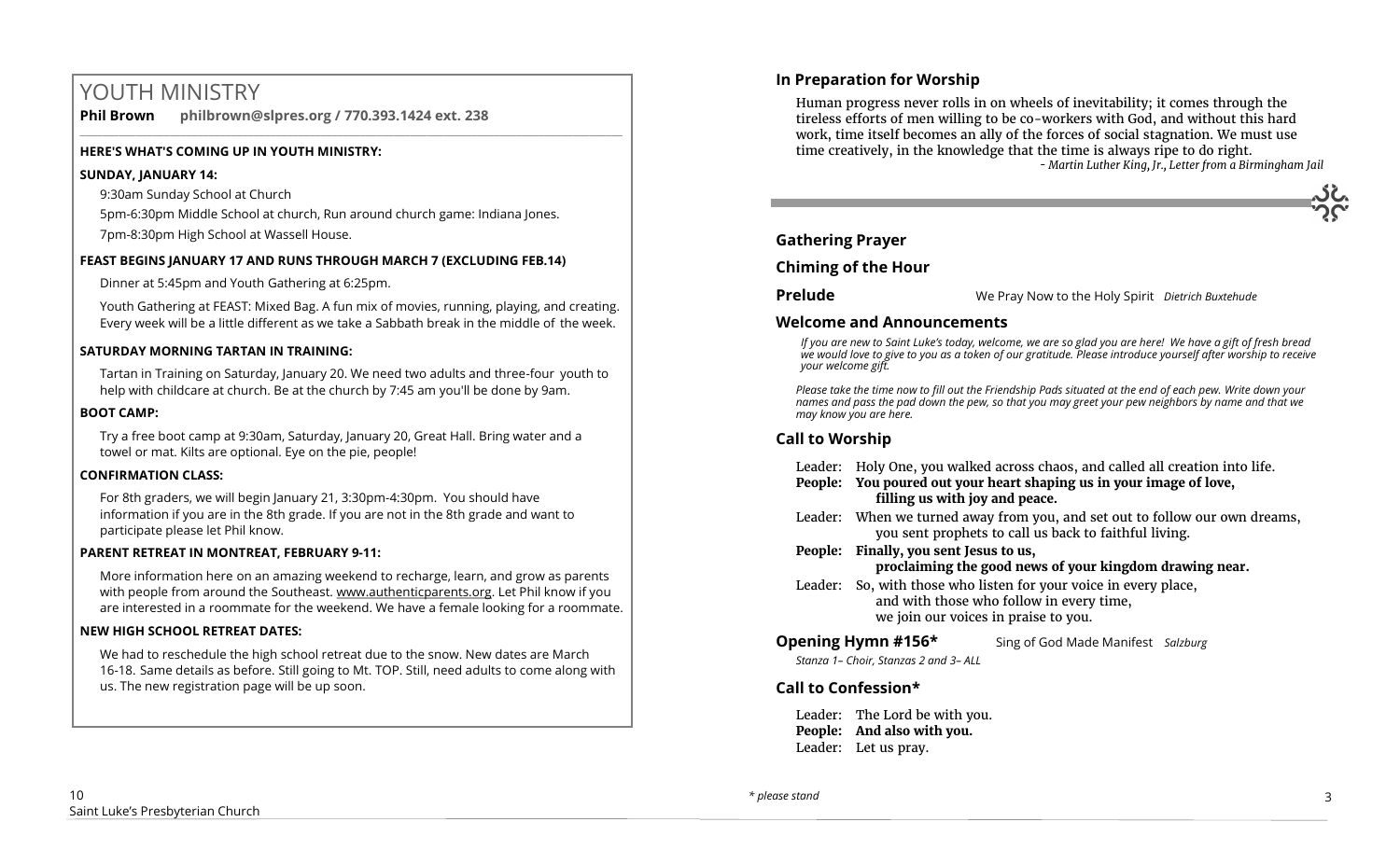#### **Prayer of Confession\***

**Gracious God,** 

**through signs of grace you reveal your glory to all the world. Open our eyes to the hidden and surprising wonders you perform, as you usher your just and peaceful kingdom into the world, so that we may believe with our minds and trust with our hearts that you are the power of all creation, moving us all toward a greater day. Hear now our silent prayers of confession…**(*Silence is kept for personal confession)* 

Leader: Lord, in Your mercy, **People: Hear our prayer. Amen.**

#### **Assurance of Forgiveness\***

**Song of Praise #581\*** Glory Be to the Father *GLORIA PATRI*

**Glory be to the Father, and to the Son and to the Holy Ghost. As it was in the beginning, is now and ever shall be. World without end. Amen.** 

**Prayer for Illumination Cailin Thelen** 

**Scripture Lesson** John 2:1-11, *page 87 of the New Testament*

Leader: The Word of the Lord. **People: Thanks be to God.**

**Tell Us Our Story Catherine Anne Thomas Catherine Anne Thomas** 

*Parents may take their children (through PreK) to our nursery, Room 120 in Sheppard Hall. Parents of children in K, 1st or 2nd grade may take them to Faithful Friends in The Harbor, Room 213.*

**Anthem** Lord, I Want to Be a Christian Chancel Choir *arr. John Barnard* 

Lord, I want to be a Christian in my heart. Lord, I want to be more loving… Lord, I want to be more holy… Lord, I want to be like Jesus…

#### **Sermon David Lower Contract Contract Contract Contract Contract Contract Contract Contract Contract Contract Contract Contract Contract Contract Contract Contract Contract Contract Contract Contract Contract Contract**

**Musical Response** Give Me Jesus *arr. H.T.Burleigh* Brenda Turner, Soloist

# S P L A S H ! CHILDREN'S MINISTRIES

**Catherine Anne Thomas cathomas@slpres.org / 770.393.1424 ext. 228** 

**\_\_\_\_\_\_\_\_\_\_\_\_\_\_\_\_\_\_\_\_\_\_\_\_\_\_\_\_\_\_\_\_\_\_\_\_\_\_\_\_\_\_\_\_\_\_\_\_\_\_\_\_\_\_\_\_\_\_\_\_\_\_\_\_\_\_\_\_\_\_\_\_\_\_\_\_\_\_\_\_\_\_\_\_\_\_\_\_\_\_\_\_\_\_\_\_\_\_\_\_\_\_\_\_\_\_** 

#### **MARK YOUR CALENDARS FOR UPCOMING 2018 EVENTS**

- PW Sandwich Project is Sunday, January 21
- Boy Scout Sunday is also January 21
- VBS is lune 11-14

#### **FEAST BEGINS JANUARY 17, DINNER AT 5:45PM AND PROGRAMMING AT 6:25PM**

**Heroes of the Bible, Age 3 through Kindergarten** — We'll keep learning about the exciting adventures of people who did great things for God. We can do great things for God, too!

**Grow Together Now, 1st Grade through 5th Grade** — Our learning focus for this session will be Humility, Kindness and Cooperation. We'll examine these virtues through the lens of scripture as well as our own lives. This class learns through a lively assortment of group activities, so there is always something new.

# **SAINT LUKE'S LITTLE SAINTS PRESCHOOL & KINDERGARTEN**

#### **Registration for the 2018 ~ 2019 school year is coming in January!**

Our accredited program honors the individuality of the child as we prepare each student for elementary school. Children ages 12 months through Kindergarten enjoy learning in our beautiful classrooms under the guidance of our dedicated and experienced teachers.

Church members register on January 23; Current families register on January 24. New community families register on January 25.

Questions or tours, Carol Perry, carolperry@slpres.org, 770.393.1424 x240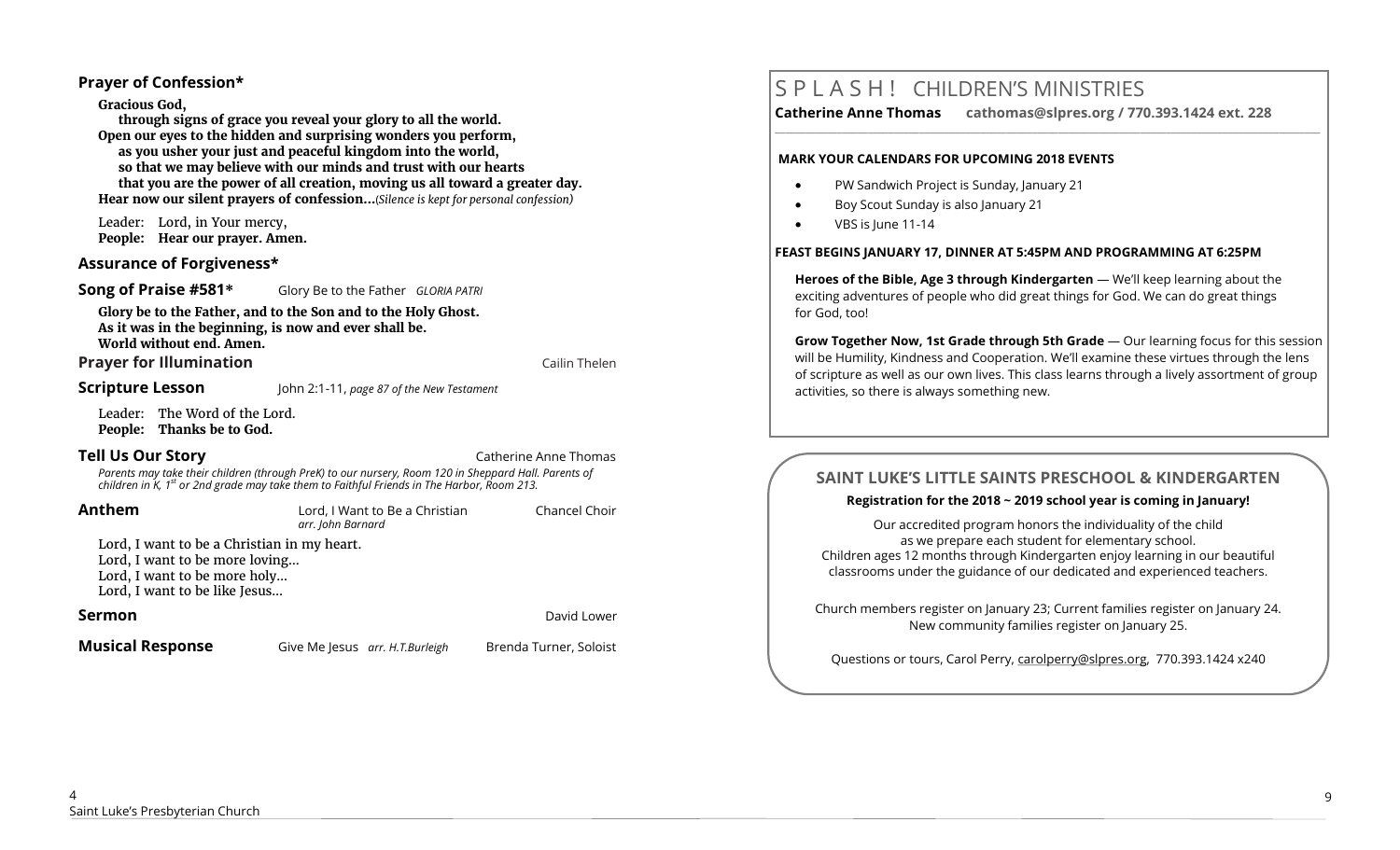# ADULT MINISTRY

**Shannon Dill shannondill@slpres.org / 770.393.1424 ext. 229** 

#### **ADULT SUNDAY SCHOOL**

Individual classes listed below. Please see the website for a full description of each class. (http://slpres.org/program-ministries/adult-ministry/sunday-school)

 $\_$  ,  $\_$  ,  $\_$  ,  $\_$  ,  $\_$  ,  $\_$  ,  $\_$  ,  $\_$  ,  $\_$  ,  $\_$  ,  $\_$  ,  $\_$  ,  $\_$  ,  $\_$  ,  $\_$  ,  $\_$  ,  $\_$  ,  $\_$  ,  $\_$  ,  $\_$ 

Faith Foundations: Room 232 Seasons of the Spirit: Room 231/233 Soul Food: Room 234/236 House to House: Room 203, "Popular" Series Begins January 7 (See below)

Based on the book, "Popular" by leading psychologist Mitch Prinstein, we will learn how our "popularity" affects our success, our relationships, and our happiness. Using the Bible as another reference (crazy, right?!?) we will see how God actually lays out a plan for the kind of "popularity" that lasts. Navigating the world of cliques, social media, and fleeting friendships even more challenging for our children than it was for us. Our hope is that the discussion will produce helpful tools to better understand ourselves, our children, and each other. We will meet January 14, and January 28 (January 21 is the Sandwich Project) in Room 203, 9:30am-10:15am.

#### **FRIDAY MORNING MEN'S BIBLE STUDY**

Fellowship and Bible study every Friday from 6:40am-8am in the Parlor with Dan Joyce.

#### **BIBLE STUDY: "WAYFARERS"**

Come join David, Shannon or Phil as this week's preacher leads a study of the scripture for the upcoming Sunday's worship. Meets on Wednesdays at 10am in the church library.

# MUSIC MINISTRY

**Clair Maxwell clairmaxwell@slpres.org / 770.393.1424 ext. 227**   $\_$  ,  $\_$  ,  $\_$  ,  $\_$  ,  $\_$  ,  $\_$  ,  $\_$  ,  $\_$  ,  $\_$  ,  $\_$  ,  $\_$  ,  $\_$  ,  $\_$  ,  $\_$  ,  $\_$  ,  $\_$  ,  $\_$  ,  $\_$  ,  $\_$ 

#### **CHOIR REHEARSALS ON WEDNESDAYS**

5:00-5:45pm Cherub Choir, Ages 4-5, *Yvonne Miller, Director*  5:00-5:45pm Westminster Choir, Grades 1-5, *Clair Maxwell, Director*  6:30-7:20pm Festival Ringers, Youth & Adults, *Clair Maxwell, Director*  7:30-9:00pm Chancel Choir, Youth & Adults, *Clair Maxwell, Director* 

#### **JOIN A CHOIR IN THE NEW YEAR!**

Chancel Choir and Festival Ringers – resumed January 3 Westminster and Cherub Choirs - resume January 17

**Affirmation of Faith\*** Based on the Belhar Confession

*The Belhar Confession is the 13th confession of the Presbyterian Church USA, originating among churches in South Africa in 1982.*

#### **We believe in the triune God, Father, Son, and Holy Spirit,**

**who gathers, protects and cares for the church through Word and Spirit. We believe in one holy, universal Christian church,** 

**the communion of saints called from the entire human family.**

**We believe that Christ's work of reconciliation is made manifest in the church as the community of believers who have been reconciled with God and with one another.**

**We believe that unity is, therefore, both a gift and an obligation for the church of Jesus Christ.**

**We believe that through the working of God's Spirit it is a binding force, yet simultaneously a reality which must be earnestly pursued and sought.**

**We believe that this unity must become visible so that the world may believe that separation, enmity, and hatred between people and groups is sin.**

**As the people of God, we hear the command of Christ to love God and one another. To the one God - Father, Son, and Holy Spirit** 

**- be the honor and the glory forever and ever. Amen.**

## **Prayers of the People**

#### **The Lord's Prayer**

**Our Father, who art in heaven, hallowed be thy Name, thy kingdom come, thy will be done, on earth as it is in heaven. Give us this day our daily bread; and forgive us our debts, as we forgive our debtors; and lead us not into temptation, but deliver us from evil. For thine is the kingdom, and the power, and the glory, forever. Amen.** 

#### **Offering Invitation**

*Giving is a tangible sign of worship. If you give electronically, there is a blue, laminated, electronic giving in the pew rack to place in the offering plate as it is passed.*

**Offertory** Aria *Solomons* 

8